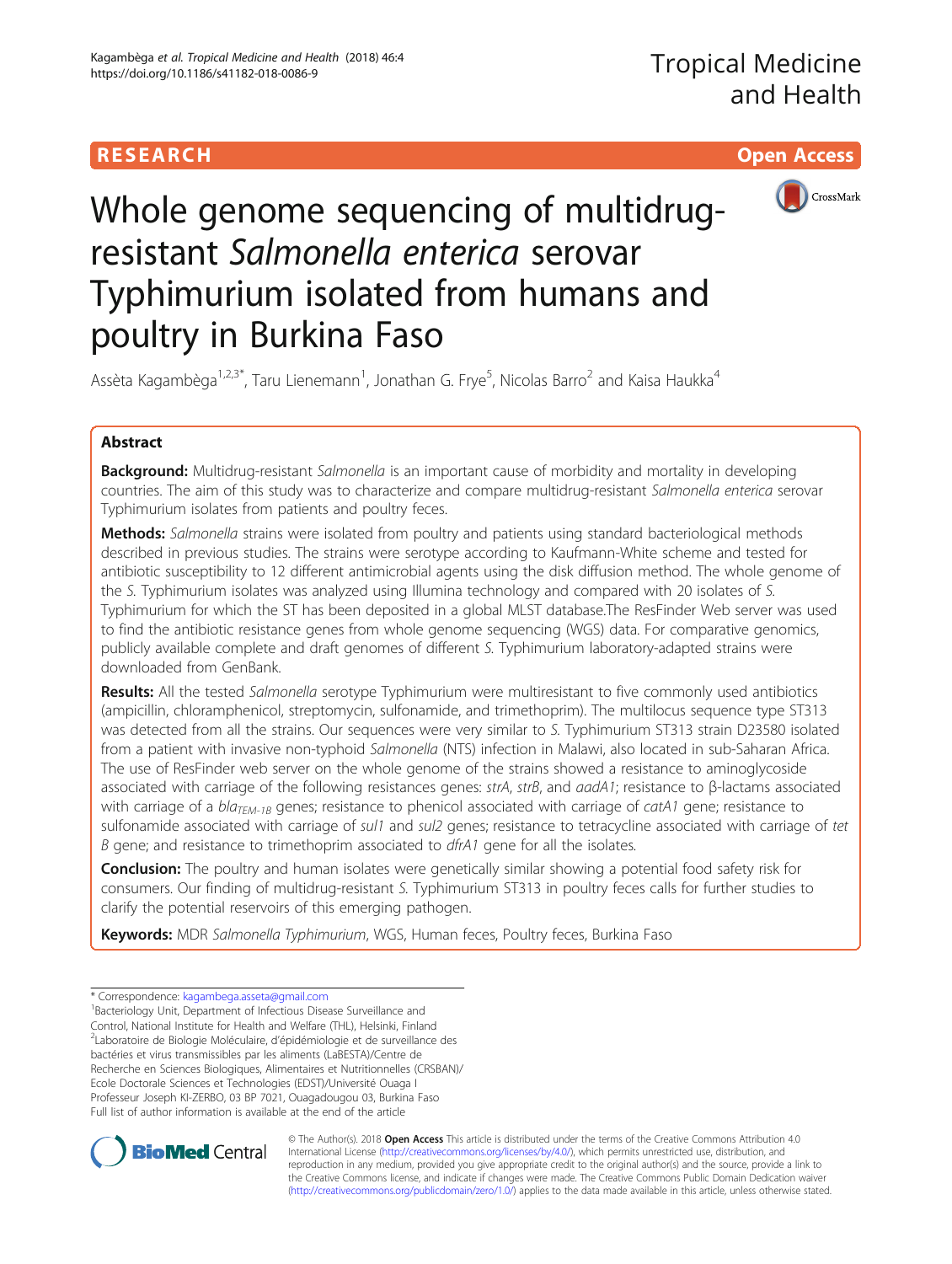## Background

Salmonella enterica is one of the leading causes of zoonotic foodborne disease worldwide. The global burden of diarrheal disease caused by Salmonella gastroenteric infections is substantial, with estimated 93.8 million human cases per year and 155,000 deaths [\[1](#page-4-0)]. These diseases are particularly frequent among children in developing countries such as Burkina Faso, where they often go unreported because of the lack of the foodborne pathogens surveillance system. In addition to causing diarrheal disease, Salmonella cause invasive bloodstream infections, particularly in sub-Saharan Africa [[2\]](#page-4-0). A distinct genotype of invasive multiple-antibiotic-resistant S. Typhimurium, ST313, has been identified as an emerging pathogen causing life-threatening infections especially to adults with HIV infection and children suffering from malnutrition and malaria [\[2,](#page-4-0) [3](#page-4-0)]. Also in Burkina Faso, malaria combined with invasive bacterial infection caused by antibiotic-resistant Salmonella has been found to be related to high case fatality rate among children [[4](#page-4-0)]. The source of the invasive infections and the possible role of animals spreading the pathogen are not well known.

We have previously studied Salmonella strains isolated from feces of diarrheal children under 5 years old and from feces of animals, including poultry [\[5](#page-4-0), [6](#page-4-0)]. Seventeen (17) multidrug-resistant S. Typhimurium isolates from human and chicken feces were compared by pulsed-field gel electrophoresis and found to closely resemble each other genetically. Some of them were resistant to multiple commonly prescribed antimicrobials (ampicillin, chloramphenicol, streptomycin, sulfonamides, and trimethoprim). The aims of this study were to investigate the genomes of the multidrug-resistant (MDR) S. Typhimurium strains isolated from the feces of humans and poultry in Burkina Faso using whole genome sequencing (WGS) and to compare the sequences to each other as well as to other previously published genomes of MDR S. Typhimurium.

## Methods

## Bacterial strains

The strains used in this study have been described in our previous studies [\[5](#page-4-0), [6](#page-4-0)]. The strain 96069 was isolated from a 4-year-old boy and 96071 from a 2 year-old girl, both with diarrhea in Ouagadougou, the capital city of Burkina Faso. The strains 98233 and 98983 were isolated from the feces of slaughtered poultry. The human strains were of phage type DT2 and the poultry strains of DT56 [\[6](#page-4-0)].

## DNA extraction and whole genome sequencing

Genomic DNA was isolated using the MaqAttract® kit (Qiagen, UK). DNA quantity and quality were analyzed using gel electrophoresis and the Qubit® device (Invitrogen, USA). Library preparation was done using Nextera XT DNA Library Preparation Kit (Illumina, San Diego, CA, USA). Sequencing was performed with a MiSeq benchtop sequencer (Illumina, San Diego, CA, USA).

## De novo genome assembly and MLST

Whole genome sequences (WGS) of S. Typhimurium isolates from the feces of two patients with diarrhea and two slaughtered poultry from Ouagadougou, capital city of Burkina Faso, were analyzed by multilocus sequence typing (MLST). De novo assembly was performed using Velvet assembler included in the Ridom SeqSphere+ software. The sequencing reads were trimmed before assembly using default settings of Ridom SeqSphere+ (trim at both ends of the reads until the average base quality was > 30 in a window of 20 bases). An automatic k-mer mode was used to define the best k-mer value to be used in the assembly. The UPGMA dendrogram was constructed using the allele call results of the core genome MLST (cgMLST) targets. For comparative genomics, the obtained sequences of strains from human and poultry feces were compared to each other and to complete or draft genome sequences of 20 S. Typhimurium strains downloaded from Genbank [\(http://www.ncbi.nlm.nih.gov/genbank\)](http://www.ncbi.nlm.nih.gov/genbank).

## Antimicrobial resistance testing

The S. Typhimurium strains were retested for antibiotic susceptibility to 12 different antimicrobial agents using the disk diffusion method on Mueller-Hinton agar (Oxoid) at 37 °C for 24 h. The antibiotic disks (Oxoid) used were ampicillin (10 μg), chloramphenicol (30 μg), streptomycin (10 μg), sulfonamide (300 μg), trimethoprim (5 μg), ciprofloxacin (5 μg), tetracycline (30 μg), gentamicin (10 μg), nalidixic acid (30 μg), cefotaxime (5 μg), mecillinam (10 μg), and imipenem (10 μg).

### Identification of resistance genes

The ResFinder web server [\(http://www.genomicepidemio](http://www.genomicepidemiology.org)[logy.org](http://www.genomicepidemiology.org)) was used to identify antimicrobial resistance genes in the WGS data, using a threshold of 98.00% identity (ID). The ResFinder results were compared with phenotypic antimicrobial susceptibility testing.

## Results

The MLST analysis of the WGS data revealed that all the isolates were of the same sequence type, ST313. Our sequences were very similar to S. Typhimurium ST313 strain D23580 downloaded from Genbank, which was isolated from a patient with invasive non-typhoid Salmonella (NTS) infection in Malawi, also located in sub-Saharan Africa (Fig.[1\)](#page-2-0). The S. Typhimurium isolates described in this study were resistant to five antimicrobials (ampicillin, chloramphenicol, streptomycin, sulfonamide,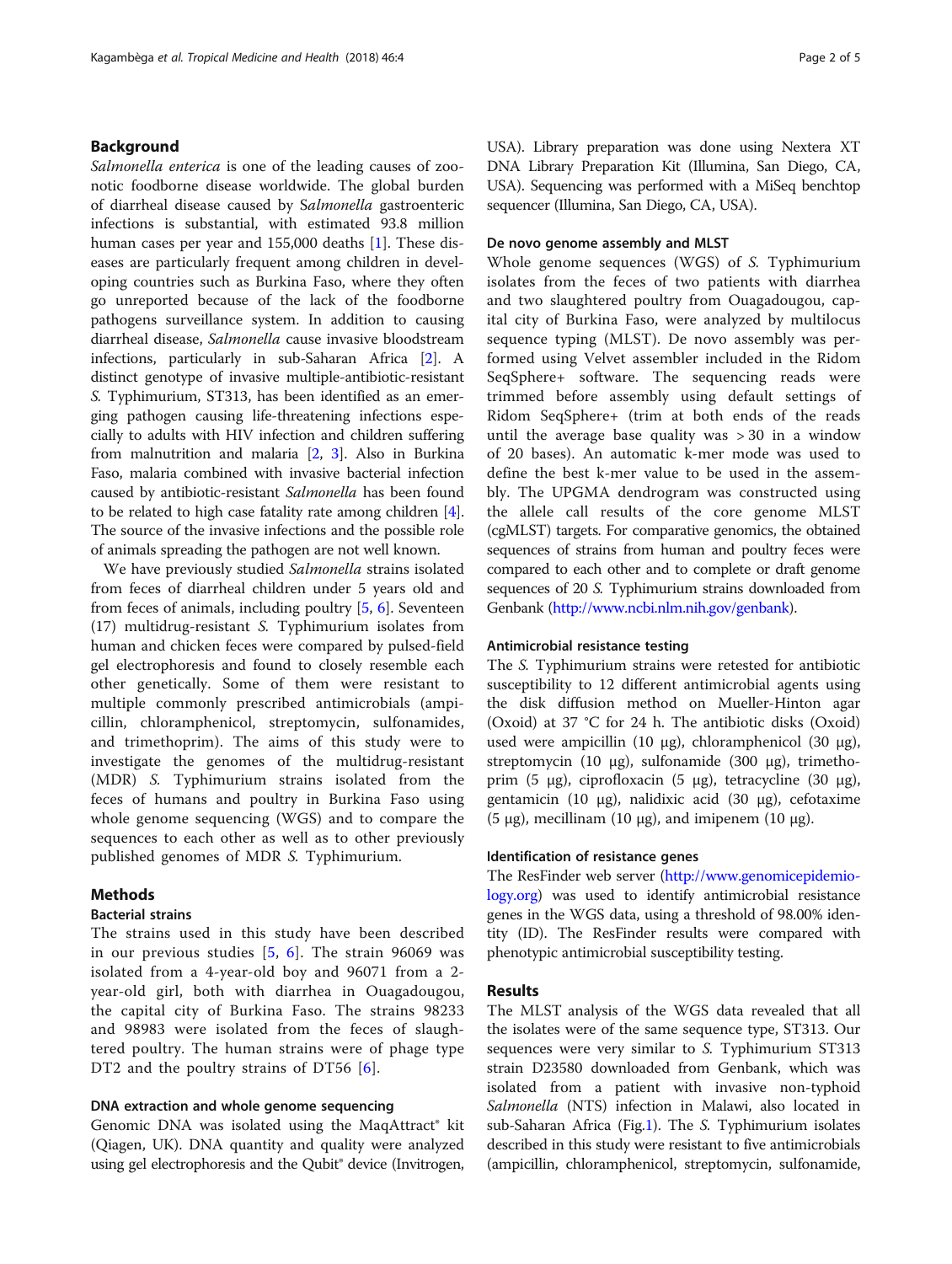<span id="page-2-0"></span>

and trimethoprim) using phenotypical method. Resistance to tetracycline was not detected by the disk diffusion method. The ResFinder web server was used to find the antimicrobial resistance genes in the isolates' sequences. Genes conferring resistance to six classes of antimicrobials were detected in the genomes of the isolates. Resistance to aminoglycoside was associated with carriage of the following resistances genes: strA, strB, and aadA1; resistance to β-lactams was associated with carriage of a  $bla_{TFM-1B}$ gene; resistance to chloramphenicol was associated with carriage of catA1 gene; resistance to sulfonamide was associated with carriage of sul1 and sul2 genes; and resistance to trimethoprim was associated to dfrA1 gene for all the isolates. The  $tetB$  gene, which usually confers resistance to tetracycline, was also detected; however, phenotypic resistance to tetracycline was not detected (Table 1).

## **Discussion**

Multidrug-resistant S. Typhimurium is a common cause of invasive NTS disease in sub-Saharan Africa [\[7](#page-4-0), [8\]](#page-4-0). In this study, the sequenced strains of S. Typhimurium

ST313 were from the bacteria isolated from the feces of patients with diarrhea and from slaughtered poultry. This is the first study reporting finding of ST313 from Burkina Faso, but it has been reported from several other sub-Saharan countries such as Malawi, Kenya,

| <b>Table 1</b> Resistance genes in the four Burkinabe isolates |  |  |
|----------------------------------------------------------------|--|--|
| detected with ResFinder                                        |  |  |

| Resistance gene<br>present | Confer resistance to<br>the class of antimicrobials | Detected resistance<br>by disk method |  |
|----------------------------|-----------------------------------------------------|---------------------------------------|--|
| aadA1                      | Aminoglycosides                                     | Streptomycin                          |  |
| strB                       |                                                     |                                       |  |
| strA                       |                                                     |                                       |  |
| blaTFM-1B                  | Beta-lactam                                         | Ampicillin                            |  |
| catA1                      | Phenicol                                            | Chloramphenicol                       |  |
| sul 1                      | Sulfonamide                                         | Sulfonamide                           |  |
| sul2                       |                                                     |                                       |  |
| tetB                       | Tetracycline                                        | Not detected                          |  |
| dfrA1                      | Trimethoprim                                        | Trimethoprim                          |  |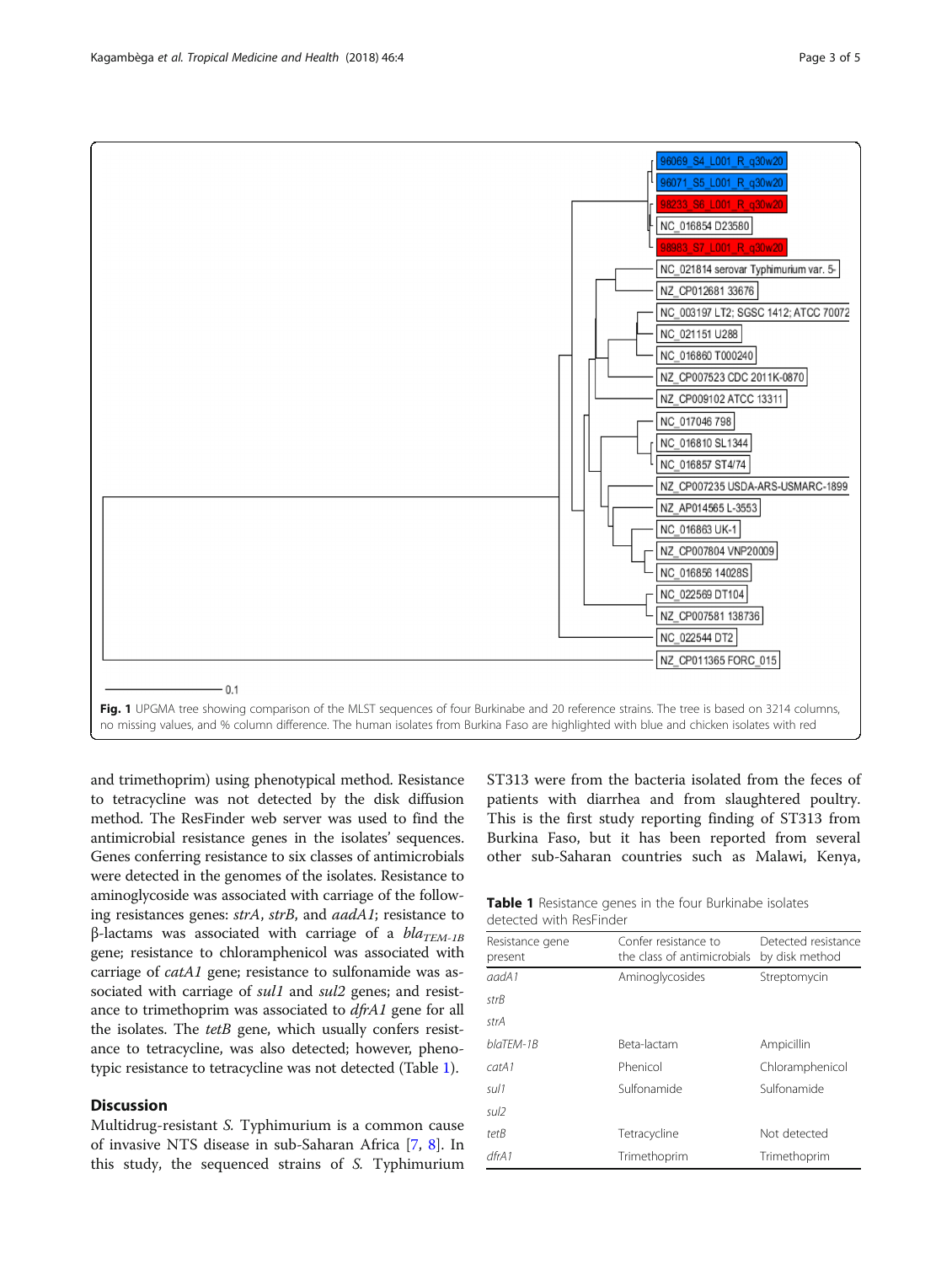Nigeria, and Democratic Republic of Congo [[9](#page-4-0)–[12](#page-4-0)]. Strain D23580 from Malawi has served as a representative of the lineage presently causing an epidemic in Africa [[3,](#page-4-0) [13](#page-4-0)]. In addition, this strain was the only ST313 among the 20 S. Typhimurium strains downloaded from the S. enterica MLST database and was isolated from a case of invasive NTS disease in Malawi [\[9](#page-4-0)]. The dominant sequence type from the 20 strains in MLST database was ST19 (60%), to which most of the sequenced strains isolated from Europe and America belong.

Recent studies have indicated that transmission of ST313 takes place mainly from person to person, but the possible transmission from animals to humans has not been excluded [\[14](#page-4-0)]. Lately, it has been shown that ST313 can cause severe invasive infection in chickens [[15\]](#page-4-0), in mice, and in monkeys [[13](#page-4-0)]. Our sequencing results show that ST313 isolates can be obtained from chicken feces slaughtered at the common marketplace in Ouagadougou as well as from the feces of local children with diarrhea. It will be necessary to extend the study to other animals to know the possible host range of invasive Salmonella strains in Africa. These findings support the necessity of the one health promotion in all countries from Africa particularly against zoonotic pathogens like Salmonella.

The following resistance genes were found from the WGS data of the four S. Typhimurium strains in this study: strA, strB, and aadA1; bla<sub>TEM-1B</sub>; catA1; sul1 and sul2; tet B; dfrA1 with resistance pattern ACSSuT. In many regions of Burkina Faso as elsewhere in Africa, traditional poultry breeding is still prevalent, allowing the poultry to roam freely in the household with people [[6,](#page-4-0) [16\]](#page-4-0). Thus, the shared living space and consumer's preference for poultry products combined with poor understanding of hygiene seem to be the main cause of human infections. In larger-scale poultry production also in Africa, the misguided use of antibiotics for the treatment of animals and as growth promoters is an increasing problem possibly causing antibiotic resistance in pathogenic bacteria [[17](#page-4-0)]. Uncontrolled use of antibiotics can cause selection for bacterial resistance posing a risk for public health by spreading of the resistance from farm animals to the human population [[7](#page-4-0)]. The same resistance pattern ACSSuT has been found in MDR S. Typhimurium strain in many geographical areas [[18](#page-4-0), [19](#page-4-0)]. This resistance pattern is a typical one found in the ST313 with a sub-Saharan distinct genotype causing epidemic invasive disease. Recently, fluoroquinolone was highly active against enteropathogens, for example, in Africa; ciprofloxacin was the drug of choice for patients with enteric infection, which is very common in sub-Saharan Africa [\[20](#page-4-0)]. The misuse of ciprofloxacin creates resistance among enteric pathogens especially Salmonella enterica, which is the primary cause of enteric infection in Africa and is generally showing multiple drug resistance. However, in sub-Saharan Africa, ciprofloxacin is still the most commonly prescribed fluoroquinolone along with levofloxacin, ofloxacin, and norfloxacin.

In this study, all the strains carried the TEM-type ESBL (extended-spectrum beta-lactamases) and are coresistant to four other antibiotics. This is in accordance with an earlier notion that multidrug resistance of nontyphoidal Salmonella involves the acquisition and accumulation of plasmid-mediated resistance determinants and/or spreading of mobile elements, such as transposons [\[21](#page-4-0)]. The ability of these mobile elements to transfer within or between bacterial species is associated with the rapid spread of antimicrobial resistance among the Enterobacteriaceae, including Salmonella [\[22](#page-4-0), [23](#page-4-0)]. This finding is worrying because the ESBLs are lactamases capable of conferring bacterial resistance to the penicillins; to first-, second-, and third-generation cephalosporins; and to aztreonam by hydrolysis of these antibiotics, they may be inhibited by lactamase inhibitors such as clavulanic acid [\[18\]](#page-4-0).

The present study revealed the need for a good surveillance system of the use of antibiotics in human and veterinary medicine. Development of awareness programs to control the unregulated use of antibiotics and self-medication for the treatment of infections in sub-Saharan countries will also contribute to the reduction of resistance problems and prolong the effectiveness of the new generation antibiotics. The spread of multidrug resistant S. Typhimurium can pose a threat to the management of salmonellosis in animal husbandry and human medicine. It will be a great problem for human medicine to deal with untreatable Salmonella infections due to the lack of effective antimicrobials.

## Conclusion

In this study, we described the whole genome sequencing results of MDR S. Typhimurium strains isolated from the feces of humans and poultry in Burkina Faso. This study provides new data to better understand the geographical spread of S. Typhimurium ST313 genotypes and their potential host reservoirs in sub-Saharan Africa. Our future plan is to isolate more MDR ST313 strains from various sources in Burkina Faso, submit them to WGS, and analyze the sequences in detail in order to better understand the linkage between the environment, host animals, and the human infections caused by ST313. The epidemic caused by S. Typhimurium in sub-Saharan Africa shows that next-generation sequencing facilities should be available also to the scientists in the resource-limited African countries to detect epidemics in their early phase. The present study highlights the need of a good surveillance system of foodborne pathogens to prevent enteric diseases in sub-Saharan Africa.